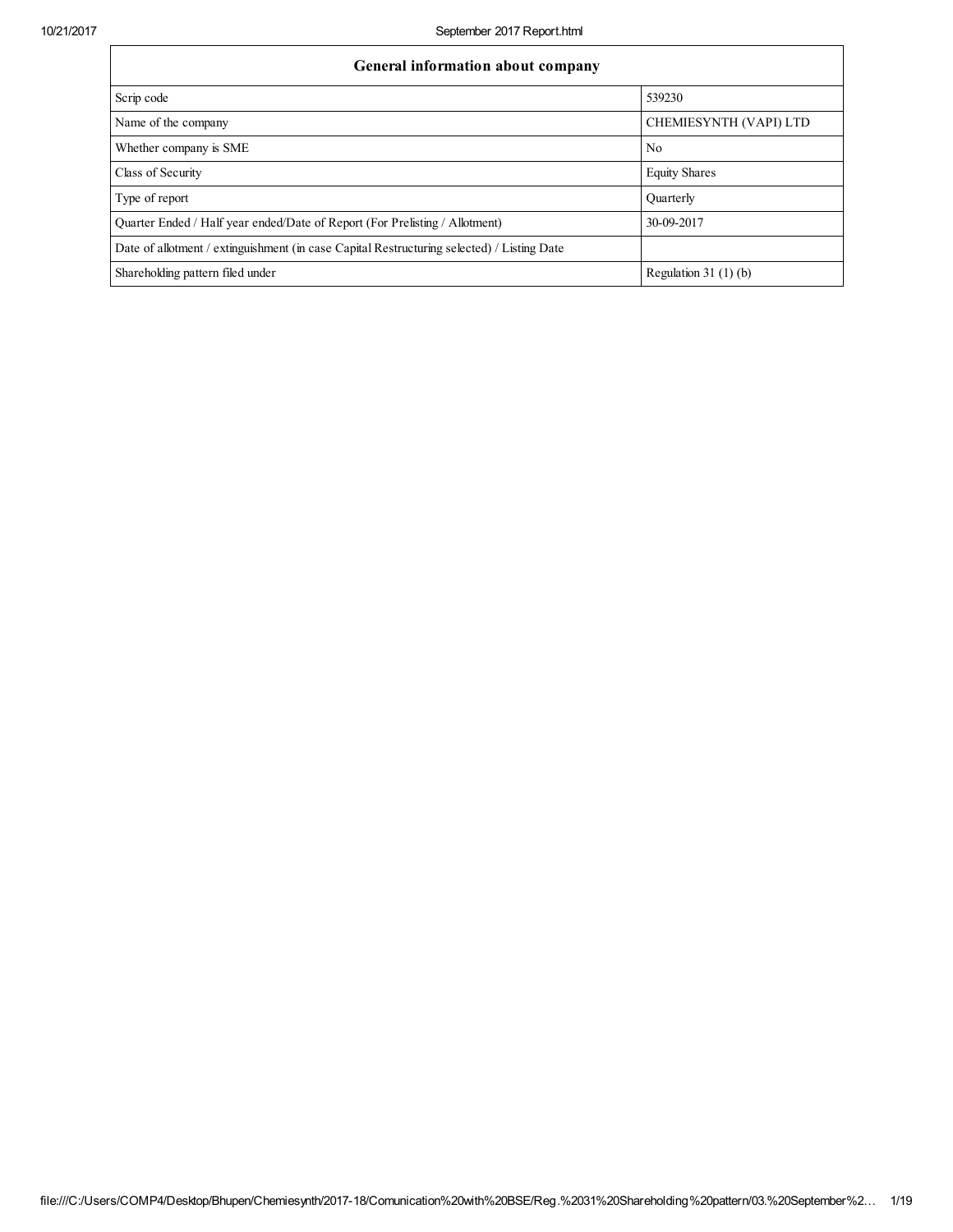| Sr. No. | Particular                                                                             | Yes/No         |
|---------|----------------------------------------------------------------------------------------|----------------|
|         | Whether the Listed Entity has issued any partly paid up shares?                        | No.            |
|         | Whether the Listed Entity has issued any Convertible Securities?                       | No.            |
|         | Whether the Listed Entity has issued any Warrants?                                     | N <sub>0</sub> |
|         | Whether the Listed Entity has any shares against which depository receipts are issued? | N <sub>0</sub> |
|         | Whether the Listed Entity has any shares in locked-in?                                 | No.            |
| 6       | Whether any shares held by promoters are pledge or otherwise encumbered?               | No.            |
|         | Whether company has equity shares with differential voting rights?                     | No.            |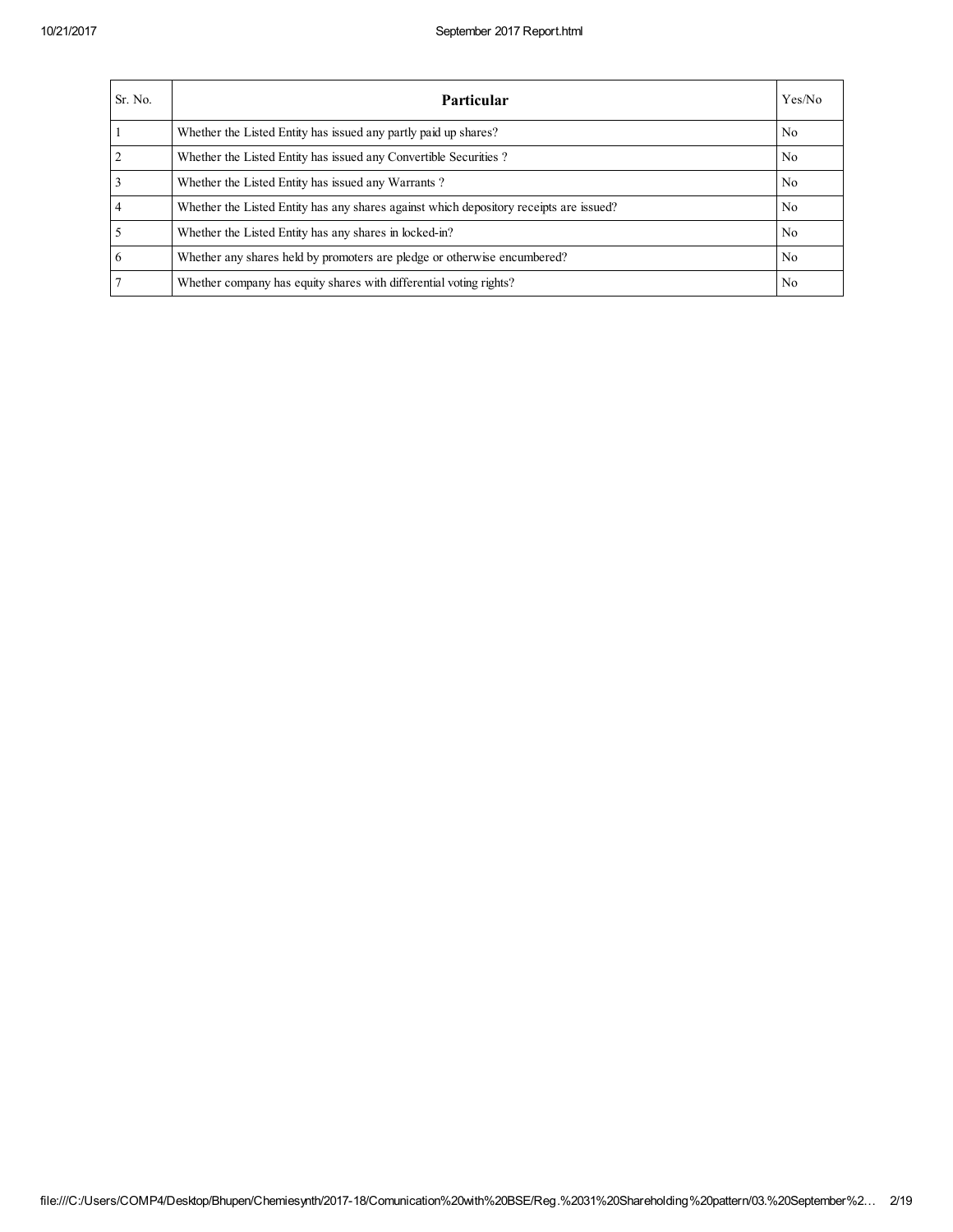|                                           | Table 1 - Summary Statement holding of specified securities |                                  |                                                          |                    |                                                                  |                                                                    |                                                                                                                        |                                                                  |               |               |                       |
|-------------------------------------------|-------------------------------------------------------------|----------------------------------|----------------------------------------------------------|--------------------|------------------------------------------------------------------|--------------------------------------------------------------------|------------------------------------------------------------------------------------------------------------------------|------------------------------------------------------------------|---------------|---------------|-----------------------|
| Category<br>of<br>Category<br>(1)<br>(II) |                                                             |                                  | No. of<br>fully paid<br>up equity<br>shares<br>held (IV) | No. Of<br>Partly   | No. Of<br>shares<br>underlying<br>Depository<br>Receipts<br>(VI) | Total nos.<br>shares<br>held (VII)<br>$= (IV) +$<br>$(V)$ + $(VI)$ | Shareholding as a %<br>of total no. of<br>shares (calculated<br>as per SCRR, 1957)<br>(VIII) As a $%$ of<br>$(A+B+C2)$ | Number of Voting Rights held in<br>each class of securities (IX) |               |               |                       |
|                                           | shareholder                                                 | Nos. Of<br>shareholders<br>(III) |                                                          | paid-up<br>equity  |                                                                  |                                                                    |                                                                                                                        | No of Voting (XIV)<br>Rights                                     |               |               | Total as              |
|                                           |                                                             |                                  |                                                          | shares<br>held (V) |                                                                  |                                                                    |                                                                                                                        | Class<br>eg: X                                                   | Class<br>eg:y | Total         | $a\%$ of<br>$(A+B+C)$ |
| (A)                                       | Promoter<br>&<br>Promoter<br>Group                          | 13                               | 1837700                                                  |                    |                                                                  | 1837700                                                            | 59.86                                                                                                                  | 1837700                                                          |               | 1837700 59.86 |                       |
| (B)                                       | Public                                                      | 516                              | 1232300                                                  |                    |                                                                  | 1232300                                                            | 40.14                                                                                                                  | 1232300                                                          |               | 1232300       | 40.14                 |
| (C)                                       | Non<br>Promoter-<br>Non Public                              |                                  |                                                          |                    |                                                                  |                                                                    |                                                                                                                        |                                                                  |               |               |                       |
| (C1)                                      | <b>Shares</b><br>underlying<br>DRs                          |                                  |                                                          |                    |                                                                  |                                                                    |                                                                                                                        |                                                                  |               |               |                       |
| (C2)                                      | Shares held<br>by<br>Employee<br>Trusts                     |                                  |                                                          |                    |                                                                  |                                                                    |                                                                                                                        |                                                                  |               |               |                       |
|                                           | Total                                                       | 529                              | 3070000                                                  |                    |                                                                  | 3070000                                                            | 100                                                                                                                    | 3070000                                                          |               | 3070000       | 100                   |

# Table I - Summary Statement holding of specified securities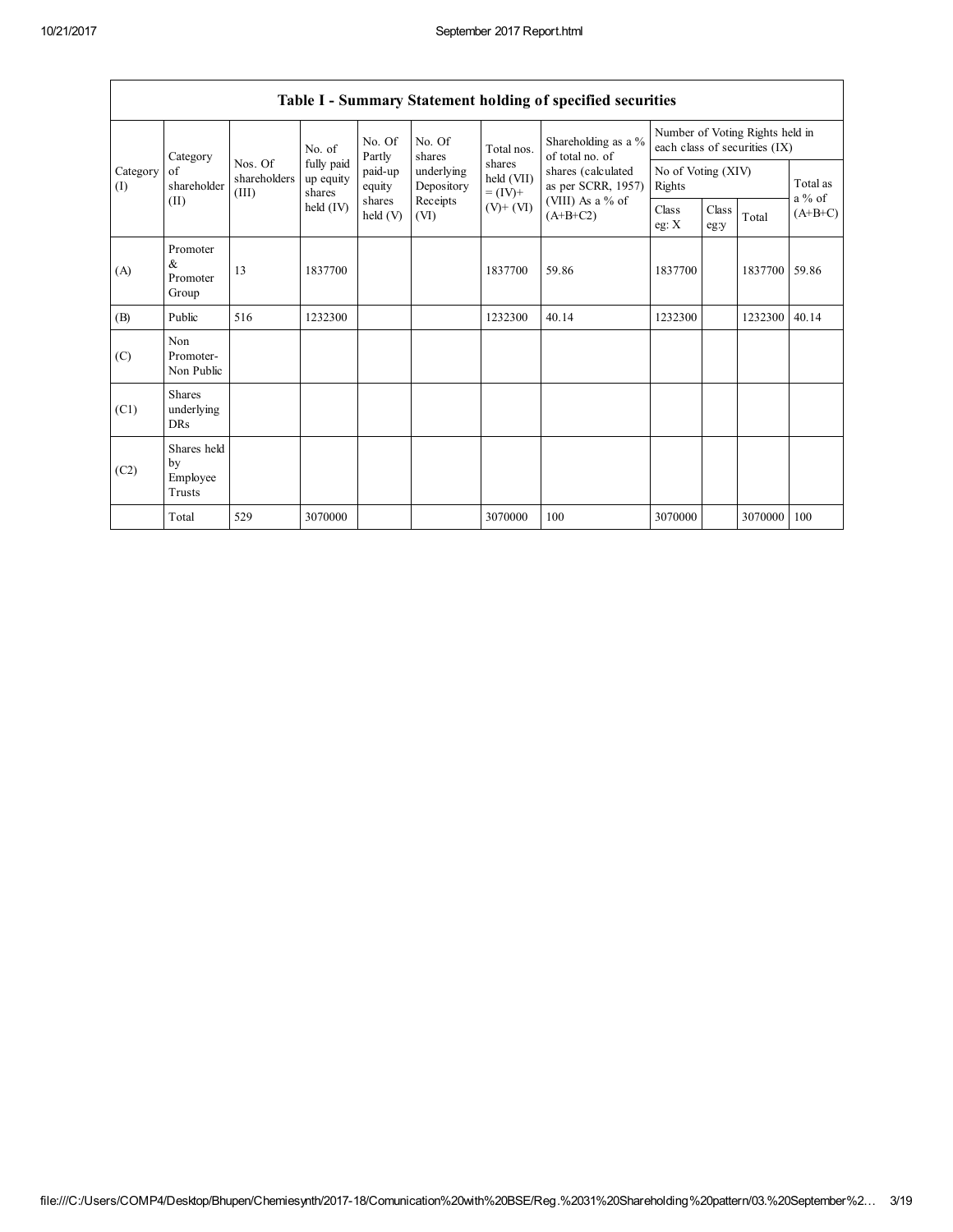|                 | Table I - Summary Statement holding of specified securities                                          |             |                                                                          |                                                                                                               |                                                                                                                                                                                 |                                        |                                                   |                                                                               |                                                         |                                       |  |
|-----------------|------------------------------------------------------------------------------------------------------|-------------|--------------------------------------------------------------------------|---------------------------------------------------------------------------------------------------------------|---------------------------------------------------------------------------------------------------------------------------------------------------------------------------------|----------------------------------------|---------------------------------------------------|-------------------------------------------------------------------------------|---------------------------------------------------------|---------------------------------------|--|
| Category<br>(I) | No. Of<br><b>Shares</b><br>Category<br>of<br>Outstanding<br>shareholder<br>(II)<br>securities<br>(X) | Underlying  | No. of<br><b>Shares</b><br>Underlying<br>Outstanding<br>Warrants<br>(Xi) | No. Of Shares<br>Underlying<br>Outstanding<br>convertible<br>securities and<br>No. Of<br>Warrants (Xi)<br>(a) | Shareholding, as a %<br>assuming full conversion<br>of convertible securities (<br>as a percentage of diluted<br>share capital) $(XI)$ =<br>$(VII)+(X)$ As a % of<br>$(A+B+C2)$ | Number of<br>Locked in<br>shares (XII) |                                                   | Number of<br><b>Shares</b><br>pledged or<br>otherwise<br>encumbered<br>(XIII) |                                                         | Number of<br>equity shares<br>held in |  |
|                 |                                                                                                      | convertible |                                                                          |                                                                                                               |                                                                                                                                                                                 | N <sub>0</sub><br>(a)                  | As a<br>$\%$ of<br>total<br>Shares<br>held<br>(b) | N <sub>0</sub><br>(a)                                                         | As a<br>$%$ of<br>total<br><b>Shares</b><br>held<br>(b) | dematerialized<br>form $(XIV)$        |  |
| (A)             | Promoter<br>$\&$<br>Promoter<br>Group                                                                |             |                                                                          |                                                                                                               | 59.86                                                                                                                                                                           |                                        |                                                   |                                                                               |                                                         | 829780                                |  |
| (B)             | Public                                                                                               |             |                                                                          |                                                                                                               | 40.14                                                                                                                                                                           |                                        |                                                   |                                                                               |                                                         | 800                                   |  |
| (C)             | Non<br>Promoter-<br>Non Public                                                                       |             |                                                                          |                                                                                                               |                                                                                                                                                                                 |                                        |                                                   |                                                                               |                                                         |                                       |  |
| (C1)            | <b>Shares</b><br>underlying<br><b>DRs</b>                                                            |             |                                                                          |                                                                                                               |                                                                                                                                                                                 |                                        |                                                   |                                                                               |                                                         |                                       |  |
| (C2)            | Shares held<br>by<br>Employee<br>Trusts                                                              |             |                                                                          |                                                                                                               |                                                                                                                                                                                 |                                        |                                                   |                                                                               |                                                         |                                       |  |
|                 | Total                                                                                                |             |                                                                          |                                                                                                               | 100                                                                                                                                                                             |                                        |                                                   |                                                                               |                                                         | 830580                                |  |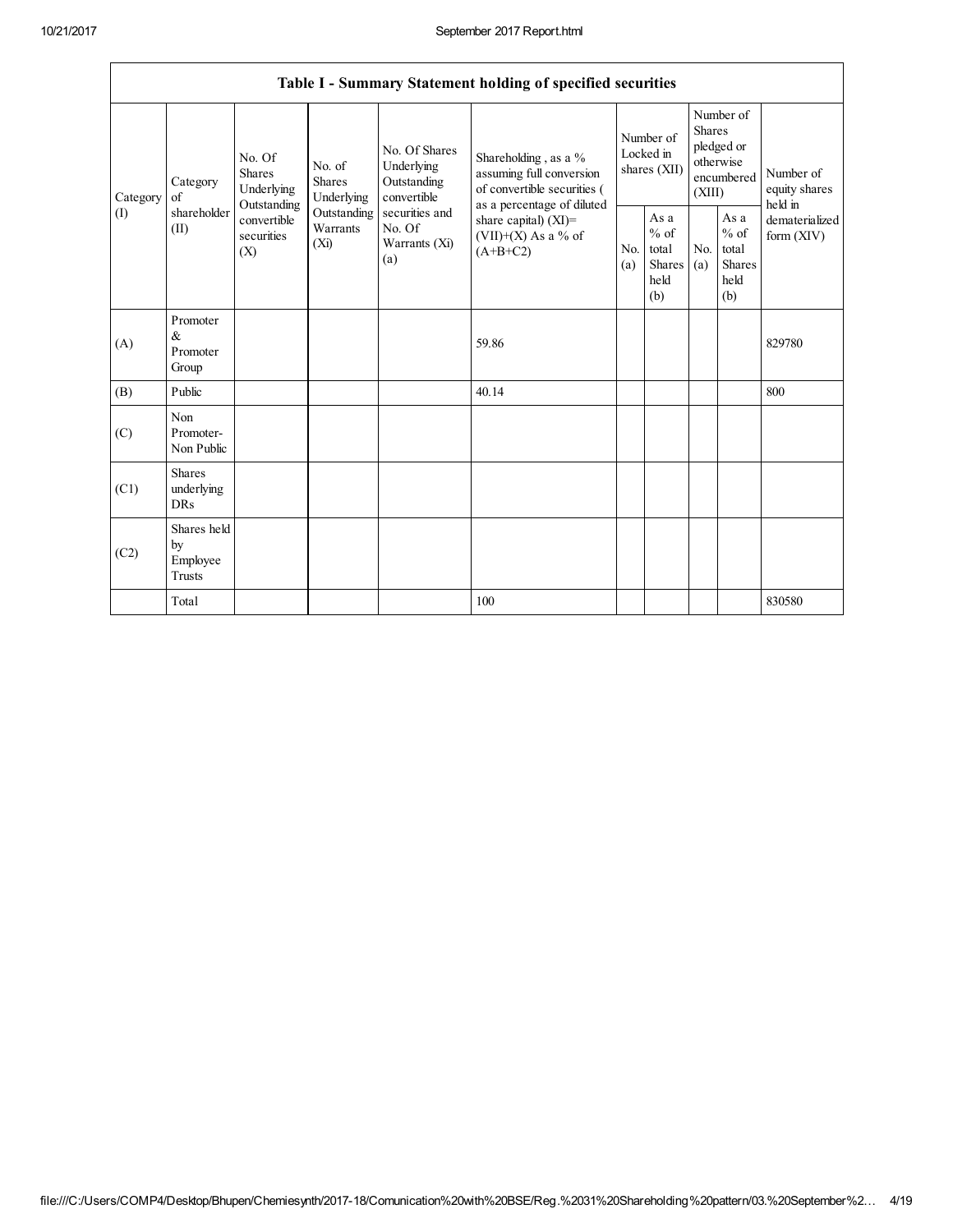$\mathbf{r}$ 

| Table II - Statement showing shareholding pattern of the Promoter and Promoter Group        |                                                                                                                     |                                  |                             |                                 |                                                |                                         |                                                             |                              |               |                                                                  |                           |
|---------------------------------------------------------------------------------------------|---------------------------------------------------------------------------------------------------------------------|----------------------------------|-----------------------------|---------------------------------|------------------------------------------------|-----------------------------------------|-------------------------------------------------------------|------------------------------|---------------|------------------------------------------------------------------|---------------------------|
|                                                                                             |                                                                                                                     |                                  | No. of<br>fully             | No. Of<br>Partly                | No. Of                                         | Total<br>nos.                           | Shareholding as<br>a % of total no.                         |                              |               | Number of Voting Rights held in<br>each class of securities (IX) |                           |
| of the<br>Sr.                                                                               | Category & Name<br>Shareholders (I)                                                                                 | Nos. Of<br>shareholders<br>(III) | paid up<br>equity<br>shares | paid-<br>up<br>equity<br>shares | shares<br>underlying<br>Depository<br>Receipts | shares<br>held<br>$(VII) =$<br>$(IV)^+$ | of shares<br>(calculated as<br>per SCRR,<br>1957) (VIII) As | No of Voting (XIV)<br>Rights |               |                                                                  | Total<br>as a<br>$\%$ of  |
|                                                                                             |                                                                                                                     |                                  | held<br>(IV)                | held<br>(V)                     | (VI)                                           | $(V)+$<br>(VI)                          | $a\%$ of<br>$(A+B+C2)$                                      | Class<br>eg: X               | Class<br>eg:y | Total                                                            | Total<br>Voting<br>rights |
| $\mathbf{A}$                                                                                | Table II - Statement showing shareholding pattern of the Promoter and Promoter Group                                |                                  |                             |                                 |                                                |                                         |                                                             |                              |               |                                                                  |                           |
| (1)                                                                                         | Indian                                                                                                              |                                  |                             |                                 |                                                |                                         |                                                             |                              |               |                                                                  |                           |
| (a)                                                                                         | Individuals/Hindu<br>undivided Family                                                                               | 13                               | 1837700                     |                                 |                                                | 1837700                                 | 59.86                                                       | 1837700                      |               | 1837700                                                          | 59.86                     |
| Sub-Total (A)<br>(1)                                                                        |                                                                                                                     | 13                               | 1837700                     |                                 |                                                | 1837700                                 | 59.86                                                       | 1837700                      |               | 1837700                                                          | 59.86                     |
| (2)                                                                                         | Foreign                                                                                                             |                                  |                             |                                 |                                                |                                         |                                                             |                              |               |                                                                  |                           |
| Total<br>Shareholding<br>of Promoter<br>and Promoter<br>Group $(A)=$<br>$(A)(1)+(A)$<br>(2) |                                                                                                                     | 13                               | 1837700                     |                                 |                                                | 1837700                                 | 59.86                                                       | 1837700                      |               | 1837700                                                          | 59.86                     |
| $\, {\bf B}$                                                                                | Table III - Statement showing shareholding pattern of the Public shareholder                                        |                                  |                             |                                 |                                                |                                         |                                                             |                              |               |                                                                  |                           |
| (1)                                                                                         | Institutions                                                                                                        |                                  |                             |                                 |                                                |                                         |                                                             |                              |               |                                                                  |                           |
| (3)                                                                                         | Non-institutions                                                                                                    |                                  |                             |                                 |                                                |                                         |                                                             |                              |               |                                                                  |                           |
| (a(i))                                                                                      | Individuals -<br>i.Individual<br>shareholders<br>holding nominal<br>share capital up to<br>Rs. 2 lakhs.             | 509                              | 91600                       |                                 |                                                | 91600                                   | 2.98                                                        | 91600                        |               | 91600                                                            | 2.98                      |
| (a(ii))                                                                                     | Individuals - ii.<br>Individual<br>shareholders<br>holding nominal<br>share capital in<br>excess of Rs. 2<br>lakhs. | 1                                | 128700                      |                                 |                                                | 128700                                  | 4.19                                                        | 128700                       |               | 128700                                                           | 4.19                      |
| (e)                                                                                         | Any Other<br>(specify)                                                                                              | 6                                | 1012000                     |                                 |                                                | 1012000                                 | 32.96                                                       | 1012000                      |               | 1012000                                                          | 32.96                     |
| Sub-Total (B)<br>(3)                                                                        |                                                                                                                     | 516                              | 1232300                     |                                 |                                                | 1232300                                 | 40.14                                                       | 1232300                      |               | 1232300                                                          | 40.14                     |
| <b>Total Public</b><br>Shareholding<br>$(B)=(B)(1)+$<br>$(B)(2)+(B)(3)$                     |                                                                                                                     | 516                              | 1232300                     |                                 |                                                | 1232300                                 | 40.14                                                       | 1232300                      |               | 1232300                                                          | 40.14                     |
| $\mathbf C$                                                                                 | Table IV - Statement showing shareholding pattern of the Non Promoter- Non Public shareholder                       |                                  |                             |                                 |                                                |                                         |                                                             |                              |               |                                                                  |                           |
| Total (<br>$A+B+C2$ )                                                                       |                                                                                                                     | 529                              | 3070000                     |                                 |                                                | 3070000                                 | 100                                                         | 3070000                      |               | 3070000                                                          | 100                       |
| Total<br>$(A+B+C)$                                                                          |                                                                                                                     | 529                              | 3070000                     |                                 |                                                | 3070000                                 | 100                                                         | 3070000                      |               | 3070000                                                          | 100                       |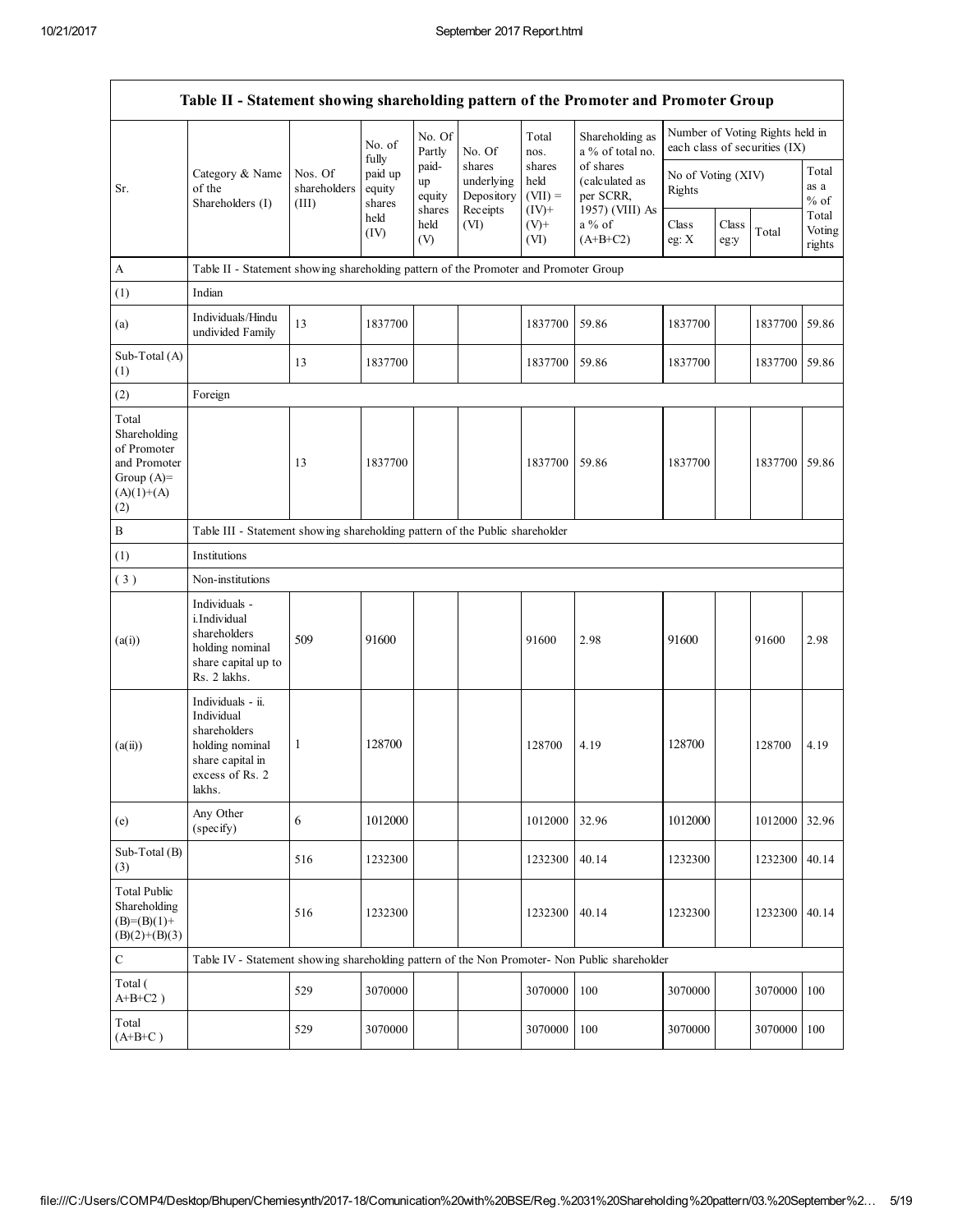$\mathbf{r}$ 

| Table II - Statement showing shareholding pattern of the Promoter and Promoter Group    |                                                                                         |                                                                                     |                                                           |                                                                                               |            |                                                         |            |                                                                        |                                       |  |
|-----------------------------------------------------------------------------------------|-----------------------------------------------------------------------------------------|-------------------------------------------------------------------------------------|-----------------------------------------------------------|-----------------------------------------------------------------------------------------------|------------|---------------------------------------------------------|------------|------------------------------------------------------------------------|---------------------------------------|--|
| Sr.                                                                                     | No. Of<br><b>Shares</b><br>Underlying<br>Outstanding<br>convertible<br>securities $(X)$ | No. of<br><b>Shares</b><br>Underlying                                               | No. Of Shares<br>Underlying<br>Outstanding<br>convertible | Shareholding, as a %<br>assuming full conversion of<br>convertible securities (as a           |            | Number of<br>Locked in<br>shares (XII)                  |            | Number of<br>Shares<br>pledged or<br>otherwise<br>encumbered<br>(XIII) | Number of<br>equity shares<br>held in |  |
|                                                                                         |                                                                                         | Outstanding<br>securities and No.<br>Warrants<br>Of Warrants (Xi)<br>$(X_i)$<br>(a) |                                                           | percentage of diluted share<br>capital) $(XI) = (VII)+(X) As a$<br>% of $(A+B+C2)$            | No.<br>(a) | As a<br>$%$ of<br>total<br><b>Shares</b><br>held<br>(b) | No.<br>(a) | As a<br>$%$ of<br>total<br>Shares<br>held<br>(b)                       | dematerialized<br>form (XIV)          |  |
| $\boldsymbol{A}$                                                                        |                                                                                         |                                                                                     |                                                           | Table II - Statement showing shareholding pattern of the Promoter and Promoter Group          |            |                                                         |            |                                                                        |                                       |  |
| (1)                                                                                     | Indian                                                                                  |                                                                                     |                                                           |                                                                                               |            |                                                         |            |                                                                        |                                       |  |
| (a)                                                                                     |                                                                                         |                                                                                     |                                                           | 59.86                                                                                         |            |                                                         |            |                                                                        | 829780                                |  |
| Sub-Total (A)<br>(1)                                                                    |                                                                                         |                                                                                     |                                                           | 59.86                                                                                         |            |                                                         |            |                                                                        | 829780                                |  |
| (2)                                                                                     | Foreign                                                                                 |                                                                                     |                                                           |                                                                                               |            |                                                         |            |                                                                        |                                       |  |
| Total<br>Shareholding<br>of Promoter<br>and Promoter<br>Group $(A)=$<br>$(A)(1)+(A)(2)$ |                                                                                         |                                                                                     |                                                           | 59.86                                                                                         |            |                                                         |            |                                                                        | 829780                                |  |
| $\, {\bf B}$                                                                            |                                                                                         |                                                                                     |                                                           | Table III - Statement showing shareholding pattern of the Public shareholder                  |            |                                                         |            |                                                                        |                                       |  |
| (1)                                                                                     | Institutions                                                                            |                                                                                     |                                                           |                                                                                               |            |                                                         |            |                                                                        |                                       |  |
| (3)                                                                                     | Non-institutions                                                                        |                                                                                     |                                                           |                                                                                               |            |                                                         |            |                                                                        |                                       |  |
| (a(i))                                                                                  |                                                                                         |                                                                                     |                                                           | 2.98                                                                                          |            |                                                         |            |                                                                        | 800                                   |  |
| (a(ii))                                                                                 |                                                                                         |                                                                                     |                                                           | 4.19                                                                                          |            |                                                         |            |                                                                        | $\boldsymbol{0}$                      |  |
| (e)                                                                                     |                                                                                         |                                                                                     |                                                           | 32.96                                                                                         |            |                                                         |            |                                                                        | $\boldsymbol{0}$                      |  |
| Sub-Total (B)<br>(3)                                                                    |                                                                                         |                                                                                     |                                                           | 40.14                                                                                         |            |                                                         |            |                                                                        | 800                                   |  |
| <b>Total Public</b><br>Shareholding<br>$(B)=(B)(1)+$<br>$(B)(2)+(B)(3)$                 |                                                                                         |                                                                                     |                                                           | 40.14                                                                                         |            |                                                         |            |                                                                        | 800                                   |  |
| $\mathbf C$                                                                             |                                                                                         |                                                                                     |                                                           | Table IV - Statement showing shareholding pattern of the Non Promoter- Non Public shareholder |            |                                                         |            |                                                                        |                                       |  |
| Total (<br>$A+B+C2$ )                                                                   |                                                                                         |                                                                                     |                                                           | 100                                                                                           |            |                                                         |            |                                                                        | 830580                                |  |
| Total (A+B+C<br>$\lambda$                                                               |                                                                                         |                                                                                     |                                                           | 100                                                                                           |            |                                                         |            |                                                                        | 830580                                |  |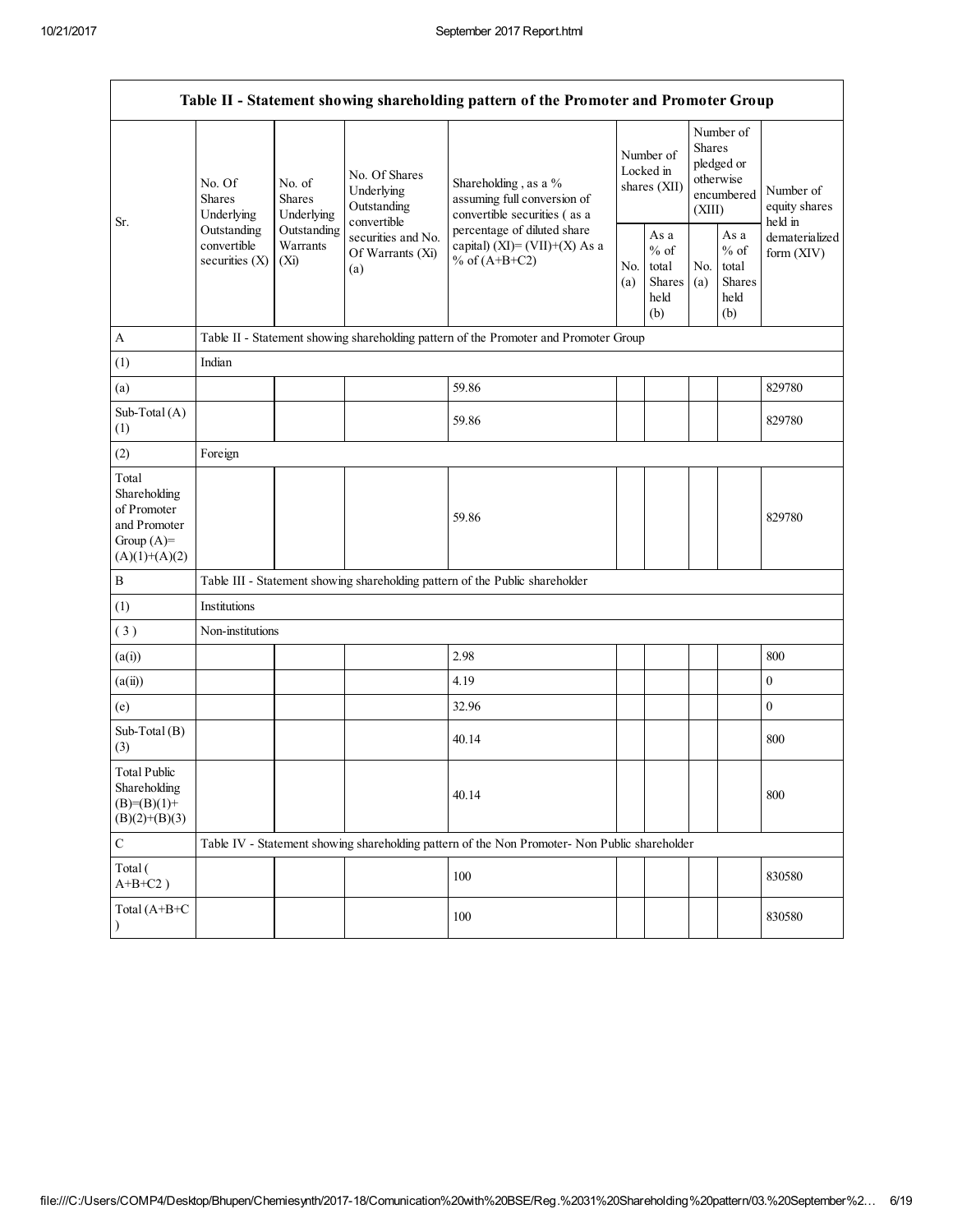| Individuals/Hindu undivided Family                                                                                                                                                          |                                                 |                                                    |                                 |                                                   |                                                 |                                                   |                                             |  |  |
|---------------------------------------------------------------------------------------------------------------------------------------------------------------------------------------------|-------------------------------------------------|----------------------------------------------------|---------------------------------|---------------------------------------------------|-------------------------------------------------|---------------------------------------------------|---------------------------------------------|--|--|
| Searial No.                                                                                                                                                                                 | $\mathbf{1}$                                    | $\boldsymbol{2}$                                   | $\mathfrak{Z}$                  | $\overline{4}$                                    | 5                                               | $\sqrt{6}$                                        | $\overline{7}$                              |  |  |
| Name of the<br>Shareholders (I)                                                                                                                                                             | <b>ZAVERI</b><br><b>SANDIP</b><br><b>SATISH</b> | <b>BHANURAI</b><br><b>NAGINDAS</b><br><b>MEHTA</b> | <b>KAMAL S</b><br><b>ZAVERI</b> | <b>SATISH</b><br><b>BHOGILAL</b><br><b>ZAVERI</b> | <b>CHARU</b><br><b>BHANURAI</b><br><b>MEHTA</b> | <b>DARSHANA</b><br><b>SATISH</b><br><b>ZAVERI</b> | <b>DILIP</b><br>CHAMPAKLAL<br><b>ZAVERI</b> |  |  |
| PAN (II)                                                                                                                                                                                    | AAAPZ0982C                                      | AABPM3573D                                         | AAAPZ1554E                      | AAAPZ1555F                                        | AAFPM7423C                                      | AAHPZ8063B                                        | AAAPZ2113M                                  |  |  |
| No. of fully paid<br>up equity shares<br>held (IV)                                                                                                                                          | 94800                                           | 242500                                             | 12000                           | 1360460                                           | 36000                                           | 3000                                              | 6600                                        |  |  |
| No. Of Partly paid-<br>up equity shares<br>held (V)                                                                                                                                         |                                                 |                                                    |                                 |                                                   |                                                 |                                                   |                                             |  |  |
| No. Of shares<br>underlying<br>Depository<br>Receipts (VI)                                                                                                                                  |                                                 |                                                    |                                 |                                                   |                                                 |                                                   |                                             |  |  |
| Total nos. shares<br>held $(VII) = (IV) +$<br>$(V)+(VI)$                                                                                                                                    | 94800                                           | 242500                                             | 12000                           | 1360460                                           | 36000                                           | 3000                                              | 6600                                        |  |  |
| Shareholding as a<br>% of total no. of<br>shares (calculated<br>as per SCRR,<br>1957) (VIII) As a<br>% of $(A+B+C2)$                                                                        | 3.09                                            | 7.9                                                | 0.39                            | 44.31                                             | 1.17                                            | 0.1                                               | 0.21                                        |  |  |
| Number of Voting Rights held in each class of securities (IX)                                                                                                                               |                                                 |                                                    |                                 |                                                   |                                                 |                                                   |                                             |  |  |
| Class eg:X                                                                                                                                                                                  | 94800                                           | 242500                                             | 12000                           | 1360460                                           | 36000                                           | 3000                                              | 6600                                        |  |  |
| Class eg:y                                                                                                                                                                                  |                                                 |                                                    |                                 |                                                   |                                                 |                                                   |                                             |  |  |
| Total                                                                                                                                                                                       | 94800                                           | 242500                                             | 12000                           | 1360460                                           | 36000                                           | 3000                                              | 6600                                        |  |  |
| Total as a $\%$ of<br><b>Total Voting rights</b>                                                                                                                                            | 3.09                                            | 7.9                                                | 0.39                            | 44.31                                             | 1.17                                            | 0.1                                               | 0.21                                        |  |  |
| No. Of Shares<br>Underlying<br>Outstanding<br>convertible<br>securities $(X)$                                                                                                               |                                                 |                                                    |                                 |                                                   |                                                 |                                                   |                                             |  |  |
| No. of Shares<br>Underlying<br>Outstanding<br>Warrants (Xi)                                                                                                                                 |                                                 |                                                    |                                 |                                                   |                                                 |                                                   |                                             |  |  |
| No. Of Shares<br>Underlying<br>Outstanding<br>convertible<br>securities and No.<br>Of Warrants (Xi)<br>(a)                                                                                  |                                                 |                                                    |                                 |                                                   |                                                 |                                                   |                                             |  |  |
| Shareholding, as a<br>% assuming full<br>conversion of<br>convertible<br>securities (as a<br>percentage of<br>diluted share<br>capital) $(XI)$ =<br>$(VII)+(Xi)(a)$ As a<br>% of $(A+B+C2)$ | 3.09                                            | 7.9                                                | 0.39                            | 44.31                                             | 1.17                                            | 0.1                                               | 0.21                                        |  |  |
| Number of Locked in shares (XII)                                                                                                                                                            |                                                 |                                                    |                                 |                                                   |                                                 |                                                   |                                             |  |  |
| No. $(a)$                                                                                                                                                                                   |                                                 |                                                    |                                 |                                                   |                                                 |                                                   |                                             |  |  |
| As a % of total                                                                                                                                                                             |                                                 |                                                    |                                 |                                                   |                                                 |                                                   |                                             |  |  |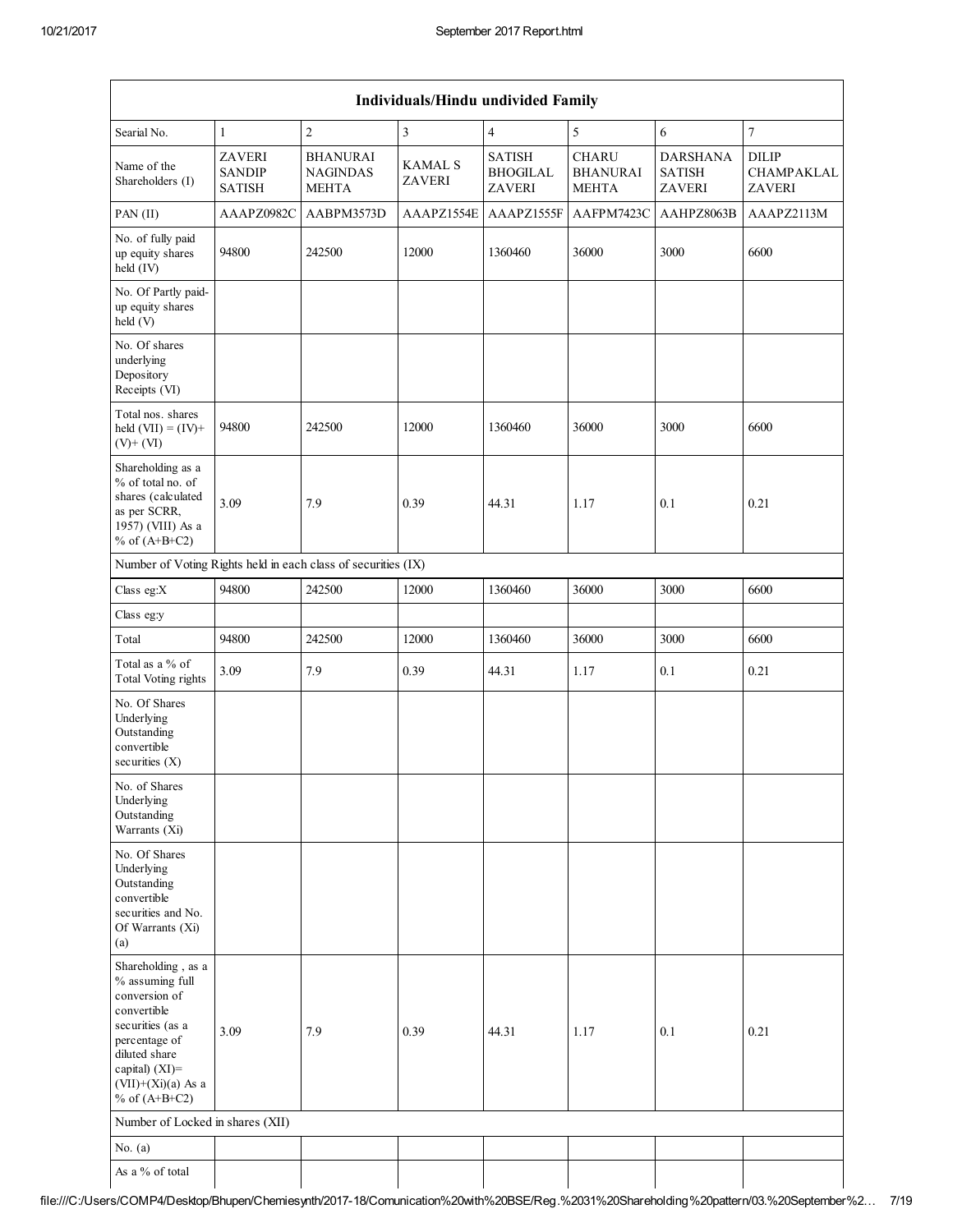## 10/21/2017 September 2017 Report.html

| Shares held (b)                                                      |                                                         |        |       |        |              |          |   |  |
|----------------------------------------------------------------------|---------------------------------------------------------|--------|-------|--------|--------------|----------|---|--|
|                                                                      | Number of Shares pledged or otherwise encumbered (XIII) |        |       |        |              |          |   |  |
| No. $(a)$                                                            |                                                         |        |       |        |              |          |   |  |
| As a % of total<br>Shares held (b)                                   |                                                         |        |       |        |              |          |   |  |
| Number of equity<br>shares held in<br>dematerialized<br>form $(XIV)$ | 94800                                                   | 179100 | 12000 | 543880 | $\mathbf{0}$ | $\theta$ | O |  |
| Reason for not providing PAN                                         |                                                         |        |       |        |              |          |   |  |
| Reason for not<br>providing PAN                                      |                                                         |        |       |        |              |          |   |  |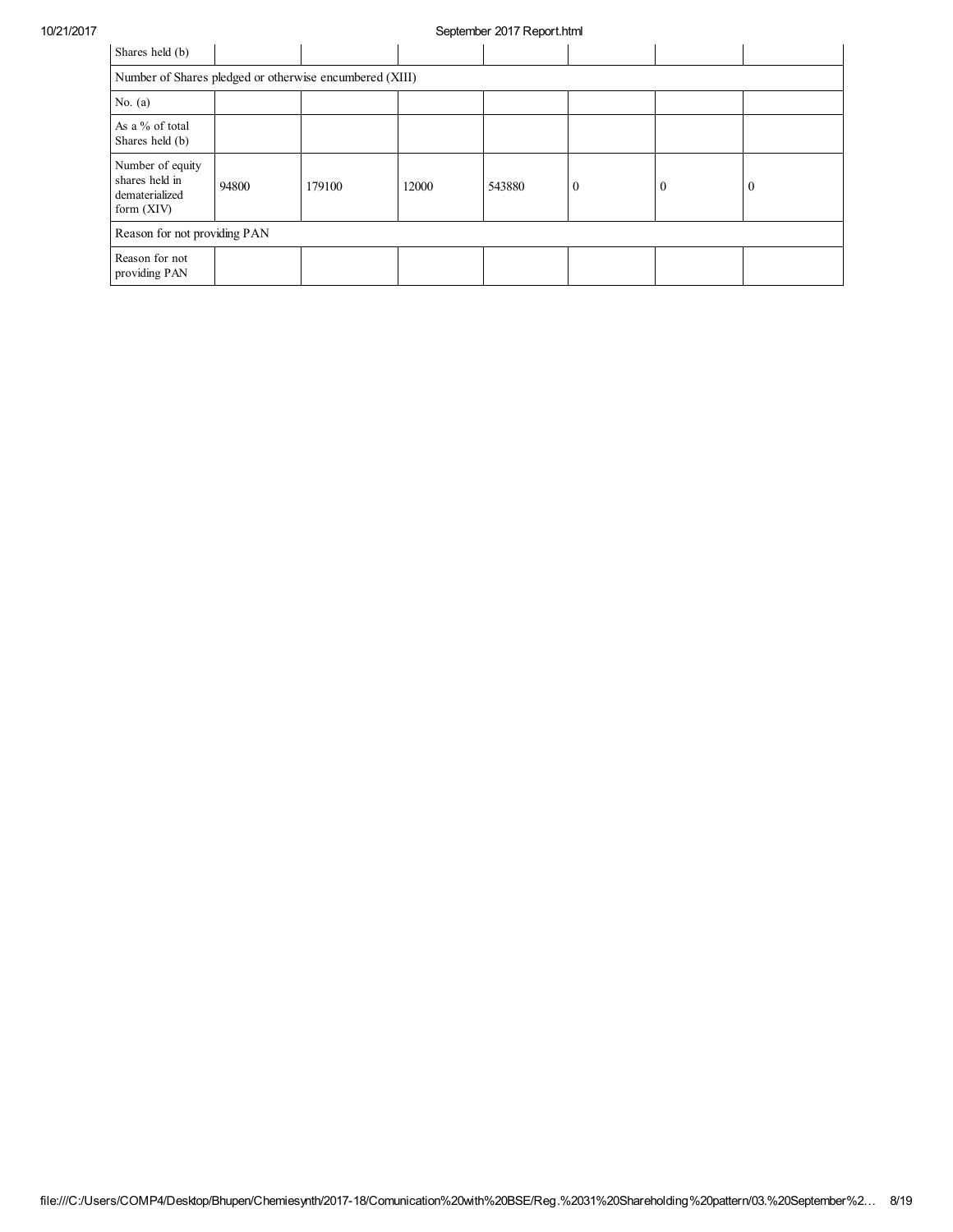|                                                                                                                                                                                             |                                                               |                                               | Individuals/Hindu undivided Family     |                                                   |                                                  |                                                     |
|---------------------------------------------------------------------------------------------------------------------------------------------------------------------------------------------|---------------------------------------------------------------|-----------------------------------------------|----------------------------------------|---------------------------------------------------|--------------------------------------------------|-----------------------------------------------------|
| Searial No.                                                                                                                                                                                 | $\,8\,$                                                       | 9                                             | 10                                     | 11                                                | 12                                               | 13                                                  |
| Name of the<br>Shareholders (I)                                                                                                                                                             | <b>GAUTAM</b><br><b>RAMESH</b><br><b>ZAVERI</b>               | <b>PANNA</b><br><b>SURESH</b><br><b>MEHTA</b> | $\mathbb{R}$<br><b>BALASUBRAMANIAN</b> | <b>RUSHABH</b><br><b>BHANURAI</b><br><b>MEHTA</b> | <b>SUSHILA</b><br><b>RAMESH</b><br><b>ZAVERI</b> | <b>NARENDRA</b><br><b>BHOGILAL</b><br><b>ZAVERI</b> |
| $PAN$ (II)                                                                                                                                                                                  | AAAPZ2420R                                                    | AAAPM8088S                                    | ABEPR9439B                             | AABPM3574E                                        | AAAPZ0401C                                       | AAAPZ0163D                                          |
| No. of fully paid<br>up equity shares<br>held (IV)                                                                                                                                          | 3000                                                          | 14000                                         | 6000                                   | 9340                                              | 24000                                            | 26000                                               |
| No. Of Partly paid-<br>up equity shares<br>held (V)                                                                                                                                         |                                                               |                                               |                                        |                                                   |                                                  |                                                     |
| No. Of shares<br>underlying<br>Depository<br>Receipts (VI)                                                                                                                                  |                                                               |                                               |                                        |                                                   |                                                  |                                                     |
| Total nos. shares<br>held $(VII) = (IV) +$<br>$(V)$ + $(VI)$                                                                                                                                | 3000                                                          | 14000                                         | 6000                                   | 9340                                              | 24000                                            | 26000                                               |
| Shareholding as a<br>% of total no. of<br>shares (calculated<br>as per SCRR,<br>1957) (VIII) As a<br>% of $(A+B+C2)$                                                                        | 0.1                                                           | 0.46                                          | 0.2                                    | 0.3                                               | 0.78                                             | 0.85                                                |
|                                                                                                                                                                                             | Number of Voting Rights held in each class of securities (IX) |                                               |                                        |                                                   |                                                  |                                                     |
| Class eg:X                                                                                                                                                                                  | 3000                                                          | 14000                                         | 6000                                   | 9340                                              | 24000                                            | 26000                                               |
| Class eg:y                                                                                                                                                                                  |                                                               |                                               |                                        |                                                   |                                                  |                                                     |
| Total                                                                                                                                                                                       | 3000                                                          | 14000                                         | 6000                                   | 9340                                              | 24000                                            | 26000                                               |
| Total as a % of<br><b>Total Voting rights</b>                                                                                                                                               | 0.1                                                           | 0.46                                          | 0.2                                    | 0.3                                               | 0.78                                             | 0.85                                                |
| No. Of Shares<br>Underlying<br>Outstanding<br>convertible<br>securities $(X)$                                                                                                               |                                                               |                                               |                                        |                                                   |                                                  |                                                     |
| No. of Shares<br>Underlying<br>Outstanding<br>Warrants (Xi)                                                                                                                                 |                                                               |                                               |                                        |                                                   |                                                  |                                                     |
| No. Of Shares<br>Underlying<br>Outstanding<br>convertible<br>securities and No.<br>Of Warrants (Xi)<br>(a)                                                                                  |                                                               |                                               |                                        |                                                   |                                                  |                                                     |
| Shareholding, as a<br>% assuming full<br>conversion of<br>convertible<br>securities (as a<br>percentage of<br>diluted share<br>capital) $(XI)$ =<br>$(VII)+(Xi)(a)$ As a<br>% of $(A+B+C2)$ | 0.1                                                           | 0.46                                          | 0.2                                    | 0.3                                               | 0.78                                             | 0.85                                                |
| Number of Locked in shares (XII)                                                                                                                                                            |                                                               |                                               |                                        |                                                   |                                                  |                                                     |
| No. $(a)$                                                                                                                                                                                   |                                                               |                                               |                                        |                                                   |                                                  |                                                     |
| As a % of total                                                                                                                                                                             |                                                               |                                               |                                        |                                                   |                                                  |                                                     |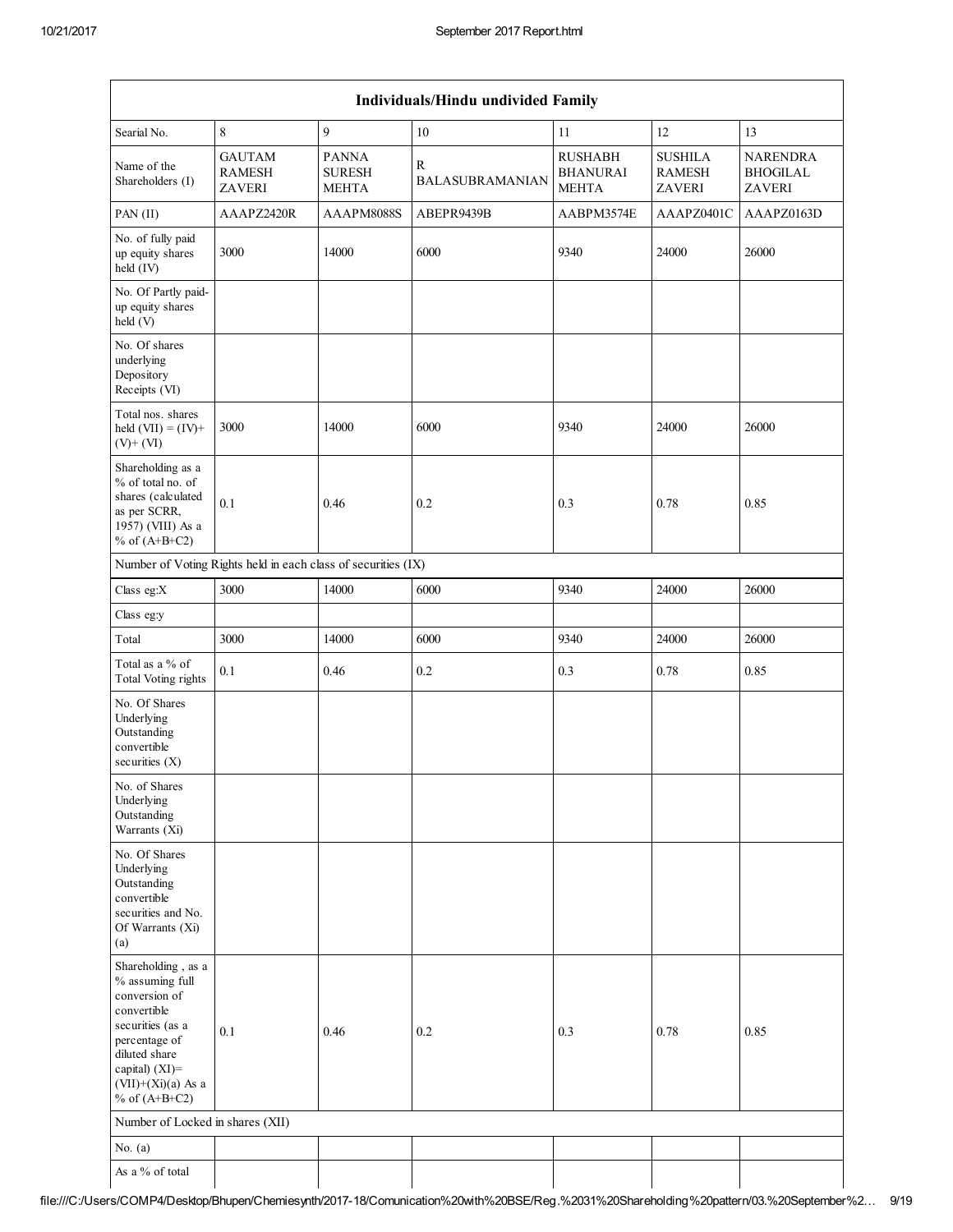## 10/21/2017 September 2017 Report.html

| Shares held (b)                                                      |                                                         |          |  |  |  |                |  |  |
|----------------------------------------------------------------------|---------------------------------------------------------|----------|--|--|--|----------------|--|--|
|                                                                      | Number of Shares pledged or otherwise encumbered (XIII) |          |  |  |  |                |  |  |
| No. $(a)$                                                            |                                                         |          |  |  |  |                |  |  |
| As a % of total<br>Shares held (b)                                   |                                                         |          |  |  |  |                |  |  |
| Number of equity<br>shares held in<br>dematerialized<br>form $(XIV)$ | $\theta$                                                | $\bf{0}$ |  |  |  | $\overline{0}$ |  |  |
| Reason for not providing PAN                                         |                                                         |          |  |  |  |                |  |  |
| Reason for not<br>providing PAN                                      |                                                         |          |  |  |  |                |  |  |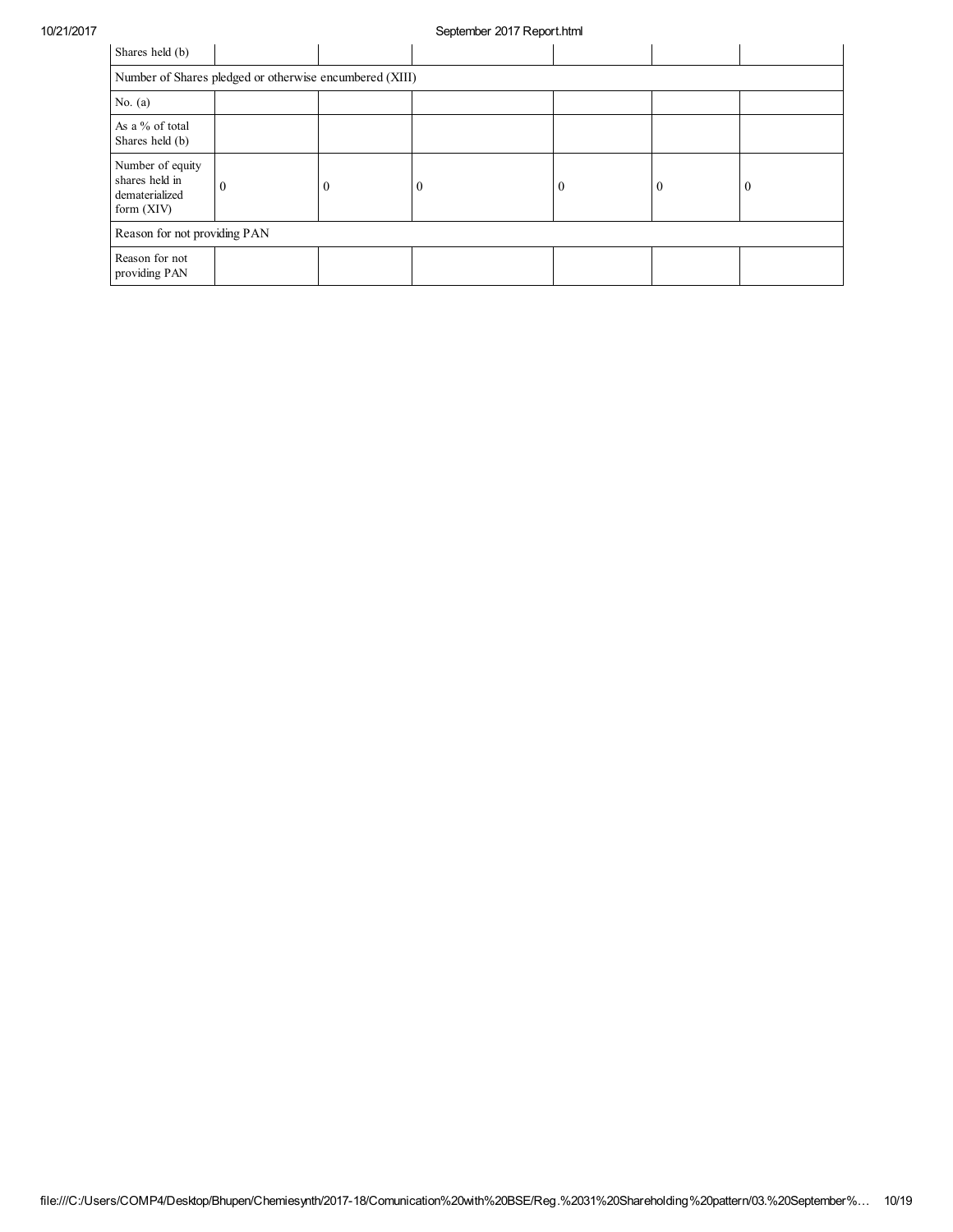| Individuals/Hindu undivided Family                                                                                                                                                       |                                                               |  |  |  |  |  |
|------------------------------------------------------------------------------------------------------------------------------------------------------------------------------------------|---------------------------------------------------------------|--|--|--|--|--|
| Searial No.                                                                                                                                                                              |                                                               |  |  |  |  |  |
| Name of the<br>Shareholders (I)                                                                                                                                                          | Click here to go back                                         |  |  |  |  |  |
| PAN (II)                                                                                                                                                                                 | Total                                                         |  |  |  |  |  |
| No. of fully paid<br>up equity shares<br>held (IV)                                                                                                                                       | 1837700                                                       |  |  |  |  |  |
| No. Of Partly paid-<br>up equity shares<br>held (V)                                                                                                                                      |                                                               |  |  |  |  |  |
| No. Of shares<br>underlying<br>Depository<br>Receipts (VI)                                                                                                                               |                                                               |  |  |  |  |  |
| Total nos. shares<br>held $(VII) = (IV) +$<br>$(V)$ + $(VI)$                                                                                                                             | 1837700                                                       |  |  |  |  |  |
| Shareholding as a<br>% of total no. of<br>shares (calculated<br>as per SCRR,<br>1957) (VIII) As a<br>% of $(A+B+C2)$                                                                     | 59.86                                                         |  |  |  |  |  |
|                                                                                                                                                                                          | Number of Voting Rights held in each class of securities (IX) |  |  |  |  |  |
| Class eg: $X$                                                                                                                                                                            | 1837700                                                       |  |  |  |  |  |
| Class eg:y                                                                                                                                                                               |                                                               |  |  |  |  |  |
| Total                                                                                                                                                                                    | 1837700                                                       |  |  |  |  |  |
| Total as a % of<br>Total Voting rights                                                                                                                                                   | 59.86                                                         |  |  |  |  |  |
| No. Of Shares<br>Underlying<br>Outstanding<br>convertible<br>securities $(X)$                                                                                                            |                                                               |  |  |  |  |  |
| No. of Shares<br>Underlying<br>Outstanding<br>Warrants (Xi)                                                                                                                              |                                                               |  |  |  |  |  |
| No. Of Shares<br>Underlying<br>Outstanding<br>convertible<br>securities and No.<br>Of Warrants (Xi)<br>(a)                                                                               |                                                               |  |  |  |  |  |
| Shareholding, as a<br>% assuming full<br>conversion of<br>convertible<br>securities (as a<br>percentage of<br>diluted share<br>capital) (XI)=<br>$(VII)+(Xi)(a)$ As a<br>% of $(A+B+C2)$ | 59.86                                                         |  |  |  |  |  |
| Number of Locked in shares (XII)                                                                                                                                                         |                                                               |  |  |  |  |  |
| No. $(a)$                                                                                                                                                                                |                                                               |  |  |  |  |  |
| As a % of total<br>Shares held (b)                                                                                                                                                       |                                                               |  |  |  |  |  |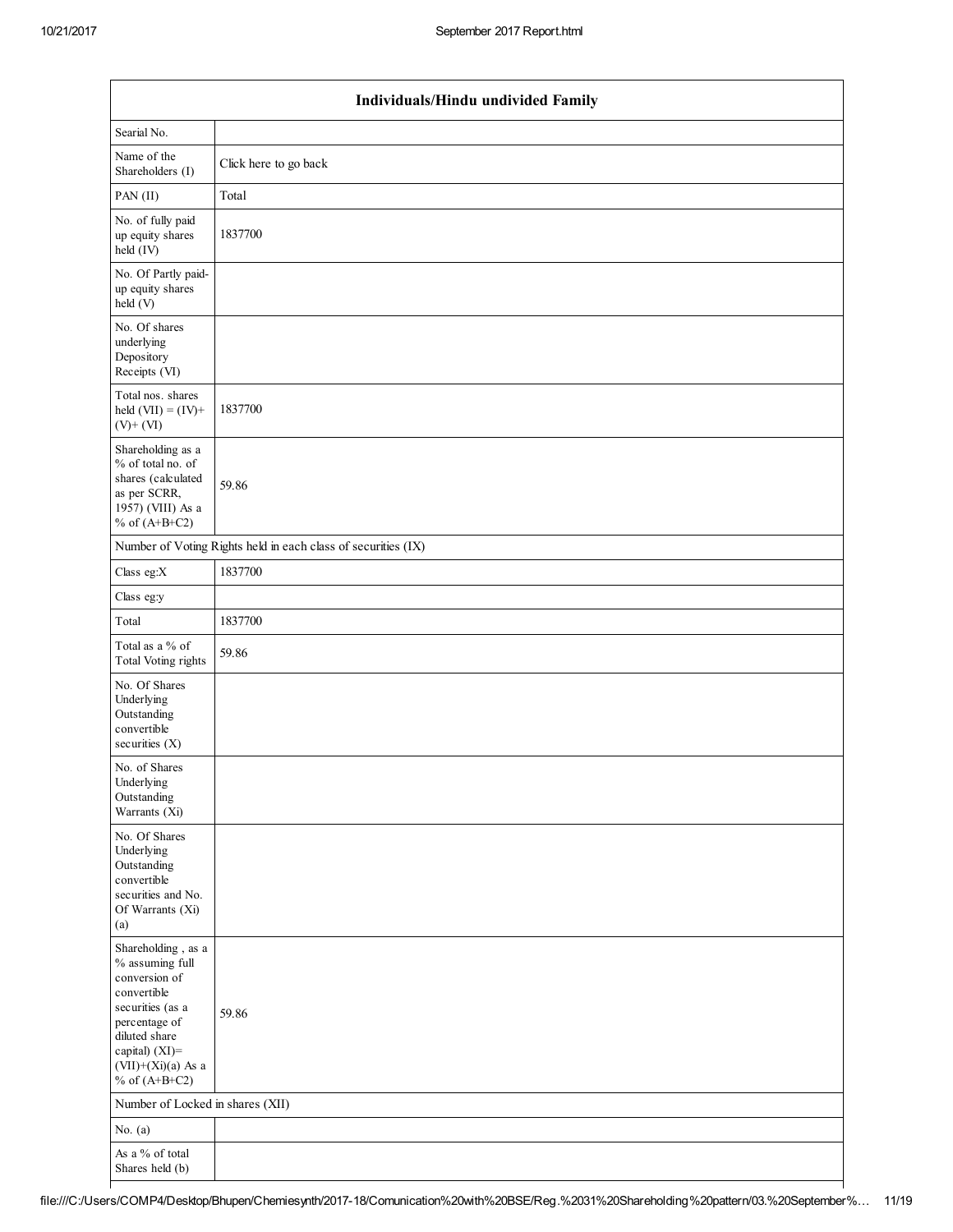| Number of Shares pledged or otherwise encumbered (XIII)              |                              |  |  |  |  |  |
|----------------------------------------------------------------------|------------------------------|--|--|--|--|--|
| No. $(a)$                                                            |                              |  |  |  |  |  |
| As a % of total<br>Shares held (b)                                   |                              |  |  |  |  |  |
| Number of equity<br>shares held in<br>dematerialized<br>form $(XIV)$ | 829780                       |  |  |  |  |  |
|                                                                      | Reason for not providing PAN |  |  |  |  |  |
| Reason for not<br>providing PAN                                      |                              |  |  |  |  |  |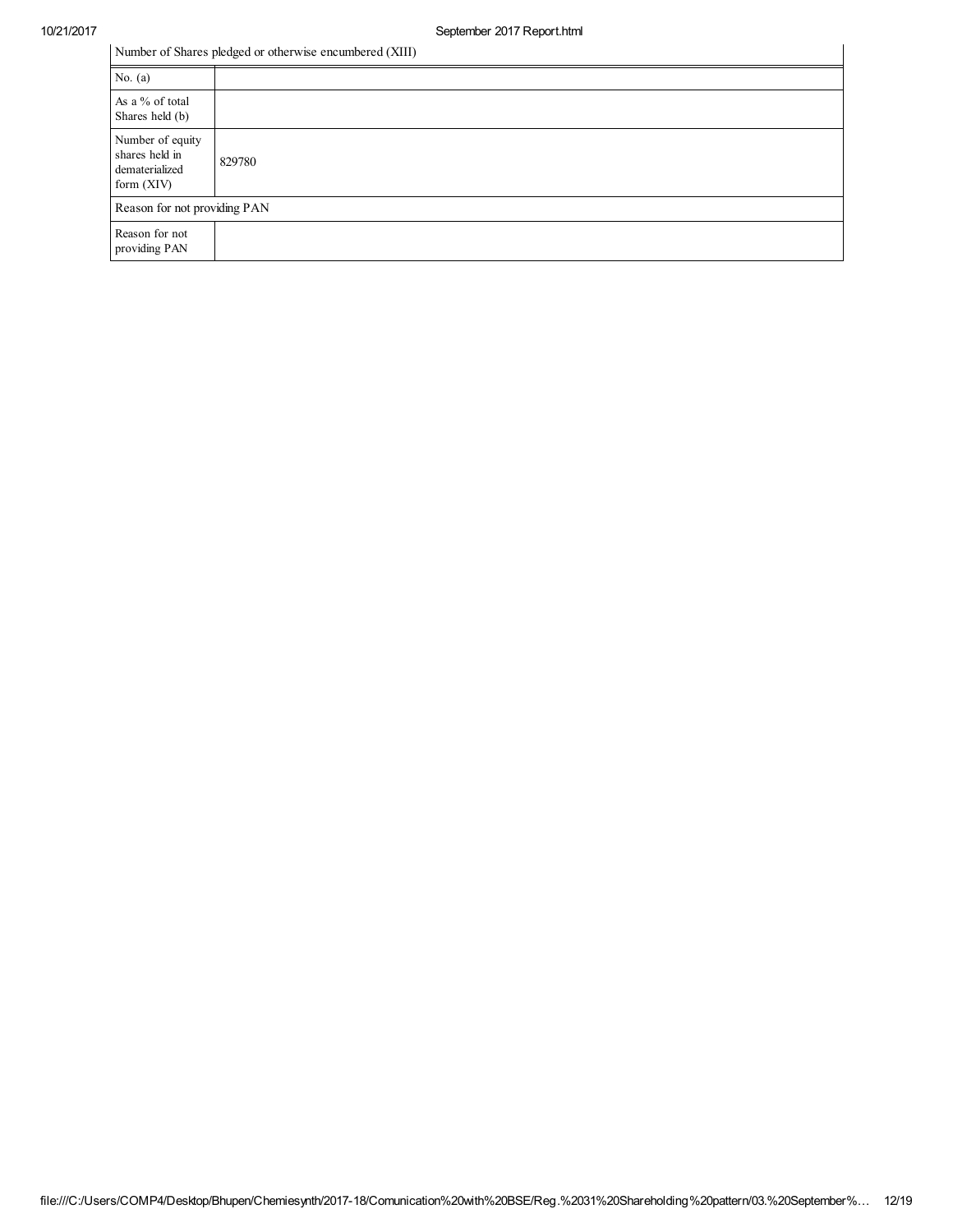| Individuals - ii. Individual shareholders holding nominal share capital in excess of Rs. 2 lakhs.                                                                                  |                                  |                       |  |  |
|------------------------------------------------------------------------------------------------------------------------------------------------------------------------------------|----------------------------------|-----------------------|--|--|
| Searial No.                                                                                                                                                                        | $\mathbf{1}$                     |                       |  |  |
| Name of the<br>Shareholders (I)                                                                                                                                                    | <b>GAURAV MALLIK</b>             | Click here to go back |  |  |
| PAN (II)                                                                                                                                                                           | ZZZZZ9999Z                       | Total                 |  |  |
| No. of fully paid<br>up equity shares<br>held (IV)                                                                                                                                 | 128700                           | 128700                |  |  |
| No. Of Partly paid-<br>up equity shares<br>held (V)                                                                                                                                |                                  |                       |  |  |
| No. Of shares<br>underlying<br>Depository<br>Receipts (VI)                                                                                                                         |                                  |                       |  |  |
| Total nos. shares<br>held $(VII) = (IV) +$<br>$(V)$ + $(VI)$                                                                                                                       | 128700                           | 128700                |  |  |
| Shareholding as a<br>% of total no. of<br>shares (calculated<br>as per SCRR,<br>1957) (VIII) As a<br>% of $(A+B+C2)$                                                               | 4.19                             | 4.19                  |  |  |
| Number of Voting Rights held in each class of securities (IX)                                                                                                                      |                                  |                       |  |  |
| Class eg: X                                                                                                                                                                        | 128700                           | 128700                |  |  |
| Class eg:y                                                                                                                                                                         |                                  |                       |  |  |
| Total                                                                                                                                                                              | 128700                           | 128700                |  |  |
| Total as a % of<br>Total Voting rights                                                                                                                                             | 4.19                             | 4.19                  |  |  |
| No. Of Shares<br>Underlying<br>Outstanding<br>convertible<br>securities $(X)$                                                                                                      |                                  |                       |  |  |
| No. of Shares<br>Underlying<br>Outstanding<br>Warrants (Xi)                                                                                                                        |                                  |                       |  |  |
| No. Of Shares<br>Underlying<br>Outstanding<br>convertible<br>securities and No.<br>Of Warrants (Xi)<br>(a)                                                                         |                                  |                       |  |  |
| Shareholding, as a<br>% assuming full<br>conversion of<br>convertible<br>securities (as a<br>percentage of<br>diluted share<br>capital) (XI)=<br>(VII)+(X) As a %<br>of $(A+B+C2)$ | 4.19                             | 4.19                  |  |  |
|                                                                                                                                                                                    | Number of Locked in shares (XII) |                       |  |  |
| No. $(a)$                                                                                                                                                                          |                                  |                       |  |  |
| As a % of total<br>Shares held (b)                                                                                                                                                 |                                  |                       |  |  |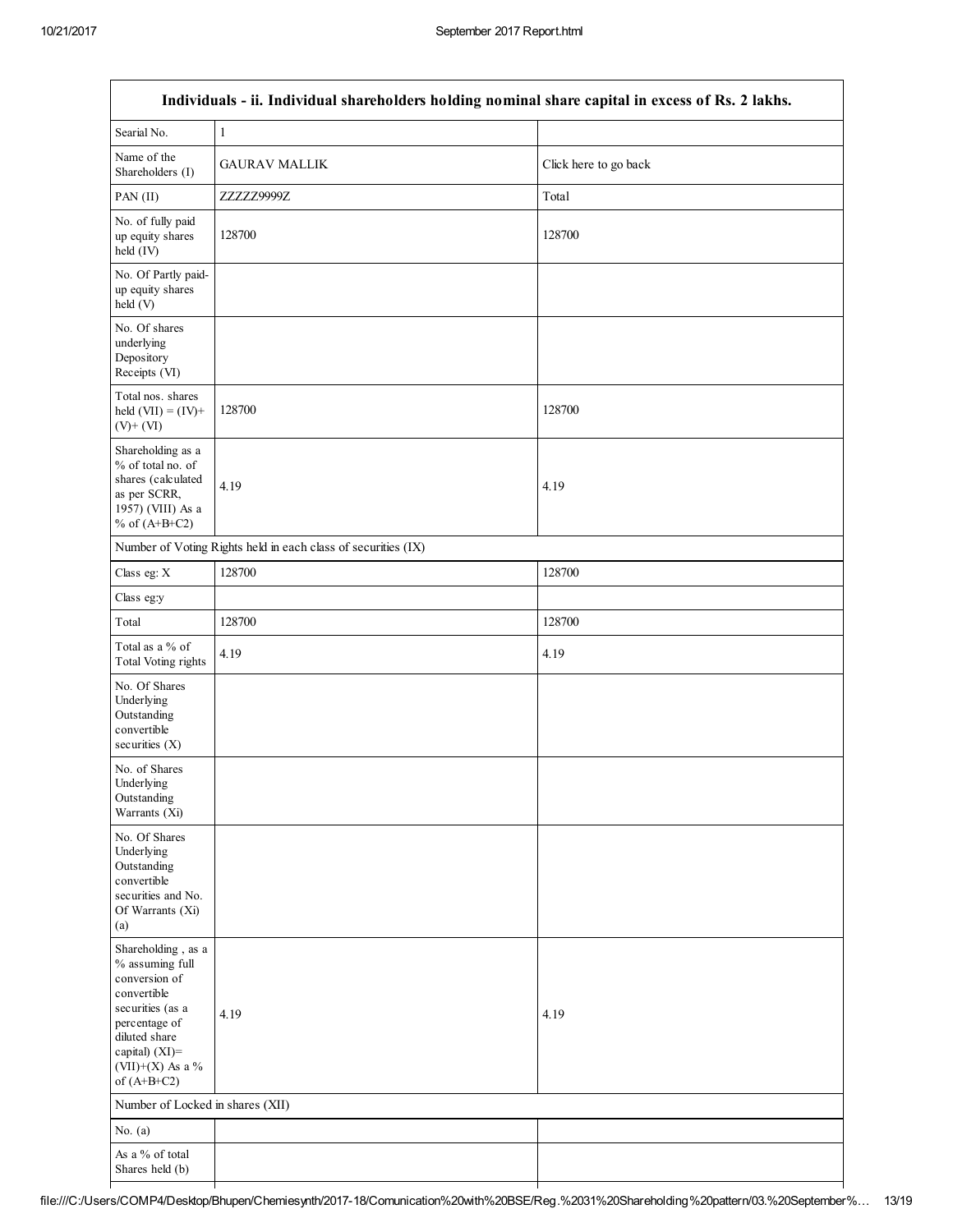## 10/21/2017 September 2017 Report.html

| Number of equity<br>shares held in<br>dematerialized<br>form $(XIV)$ |  | $\boldsymbol{0}$ |  |
|----------------------------------------------------------------------|--|------------------|--|
| Reason for not providing PAN                                         |  |                  |  |
| Reason for not<br>Textual Information(1)<br>providing PAN            |  |                  |  |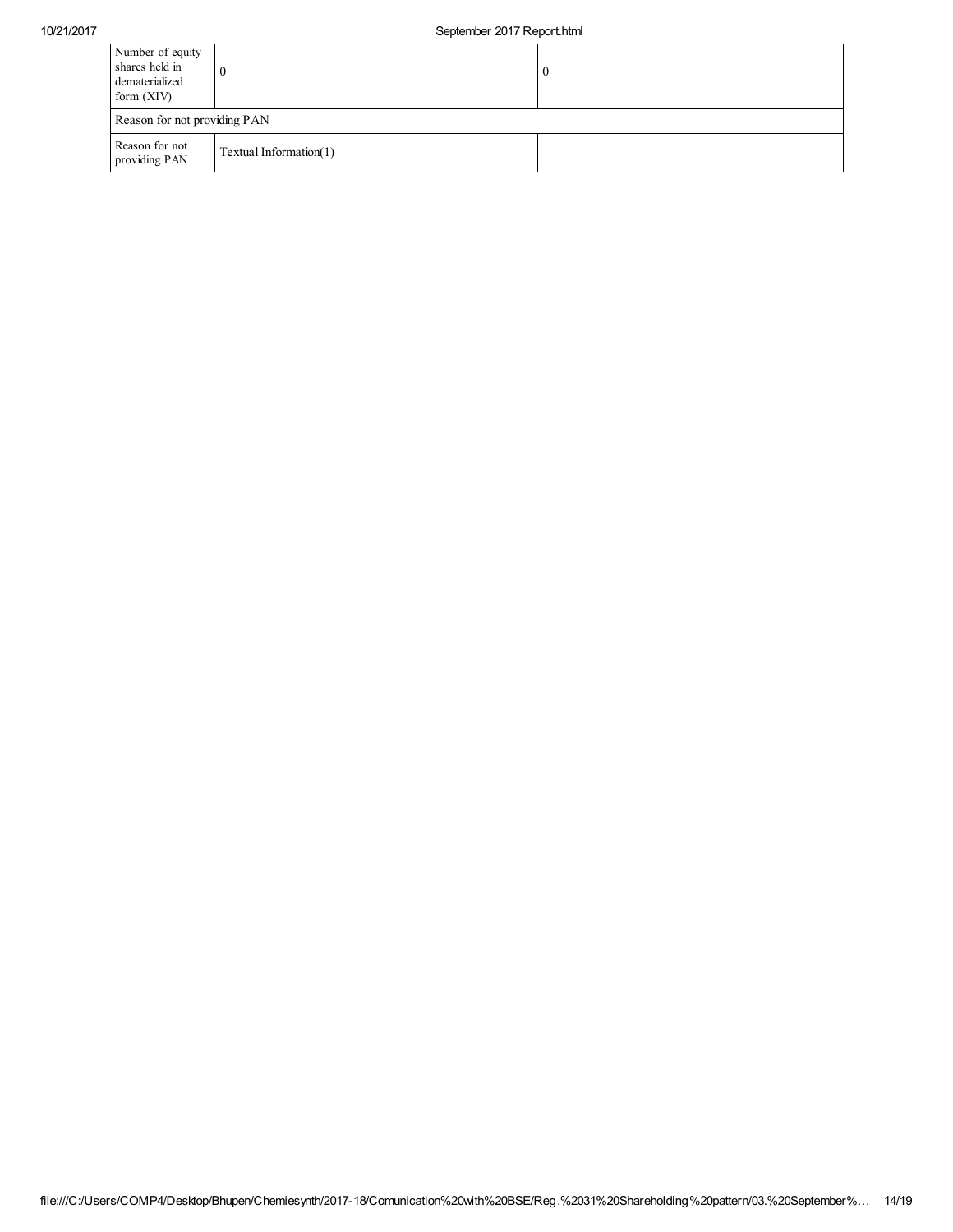| <b>Text Block</b>      |                      |  |
|------------------------|----------------------|--|
| Textual Information(1) | <b>NOT AVAILABLE</b> |  |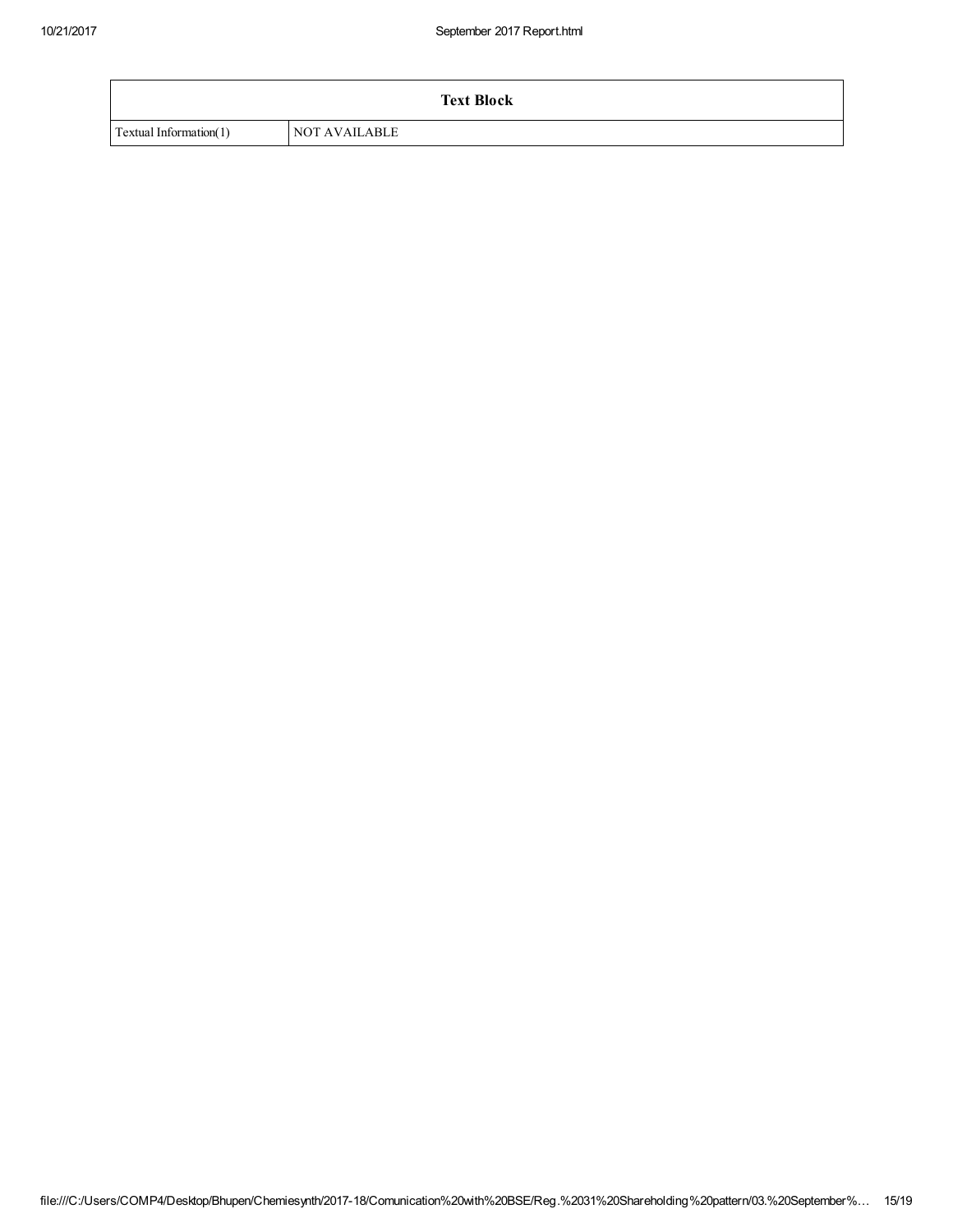| Any Other (specify)                                                                                                  |                            |                                                               |                                                  |                                                       |                          |
|----------------------------------------------------------------------------------------------------------------------|----------------------------|---------------------------------------------------------------|--------------------------------------------------|-------------------------------------------------------|--------------------------|
| Searial No.                                                                                                          | $\mathbf{1}$               | $\overline{2}$                                                | 3                                                | $\overline{4}$                                        |                          |
| Category                                                                                                             | <b>Bodies</b><br>Corporate | <b>Bodies Corporate</b>                                       | <b>Bodies Corporate</b>                          | <b>Bodies Corporate</b>                               |                          |
| Category / More<br>than 1 percentage                                                                                 | Category                   | More than 1 percentage of<br>shareholding                     | More than 1 percentage of<br>shareholding        | More than 1 percentage of<br>shareholding             |                          |
| Name of the<br>Shareholders (I)                                                                                      |                            | <b>SRF</b>                                                    | <b>SOUTH DELHI</b><br><b>INVESTMENTS (P) LTD</b> | <b>UNITED</b><br><b>PHOSPHOROUS</b><br><b>LIMITED</b> | Click here to<br>go back |
| $PAN$ (II)                                                                                                           |                            | ZZZZZ9999Z                                                    | ZZZZZ9999Z                                       | ZZZZZ9999Z                                            | Total                    |
| No. of the<br>Shareholders (I)                                                                                       | 6                          | 1                                                             | $\mathbf{1}$                                     | $\mathbf{1}$                                          | 6                        |
| No. of fully paid<br>up equity shares<br>held (IV)                                                                   | 1012000                    | 32900                                                         | 34900                                            | 921000                                                | 1012000                  |
| No. Of Partly paid-<br>up equity shares<br>held (V)                                                                  |                            |                                                               |                                                  |                                                       |                          |
| No. Of shares<br>underlying<br>Depository<br>Receipts (VI)                                                           |                            |                                                               |                                                  |                                                       |                          |
| Total nos. shares<br>held $(VII) = (IV) +$<br>$(V)$ + $(VI)$                                                         | 1012000                    | 32900                                                         | 34900                                            | 921000                                                | 1012000                  |
| Shareholding as a<br>% of total no. of<br>shares (calculated<br>as per SCRR,<br>1957) (VIII) As a<br>% of $(A+B+C2)$ | 32.96                      | 1.07                                                          | 1.14                                             | 30                                                    | 32.96                    |
|                                                                                                                      |                            | Number of Voting Rights held in each class of securities (IX) |                                                  |                                                       |                          |
| Class eg: $\mathbf X$                                                                                                | 1012000                    | 32900                                                         | 34900                                            | 921000                                                | 1012000                  |
| Class eg:y                                                                                                           |                            |                                                               |                                                  |                                                       |                          |
| Total                                                                                                                | 1012000                    | 32900                                                         | 34900                                            | 921000                                                | 1012000                  |
| Total as a % of<br>Total Voting rights                                                                               | 32.96                      | 1.07                                                          | 1.14                                             | 30                                                    | 32.96                    |
| No. Of Shares<br>Underlying<br>Outstanding<br>convertible<br>securities (X)                                          |                            |                                                               |                                                  |                                                       |                          |
| No. of Shares<br>Underlying<br>Outstanding<br>Warrants (Xi)                                                          |                            |                                                               |                                                  |                                                       |                          |
| No. Of Shares<br>Underlying<br>Outstanding<br>convertible<br>securities and No.<br>Of Warrants (Xi)<br>(a)           |                            |                                                               |                                                  |                                                       |                          |
| Shareholding, as a<br>% assuming full<br>conversion of<br>convertible<br>securities (as a<br>percentage of           | 32.96                      | 1.07                                                          | 1.14                                             | 30                                                    | 32.96                    |

file:///C:/Users/COMP4/Desktop/Bhupen/Chemiesynth/2017-18/Comunication%20with%20BSE/Reg.%2031%20Shareholding%20pattern/03.%20September%… 16/19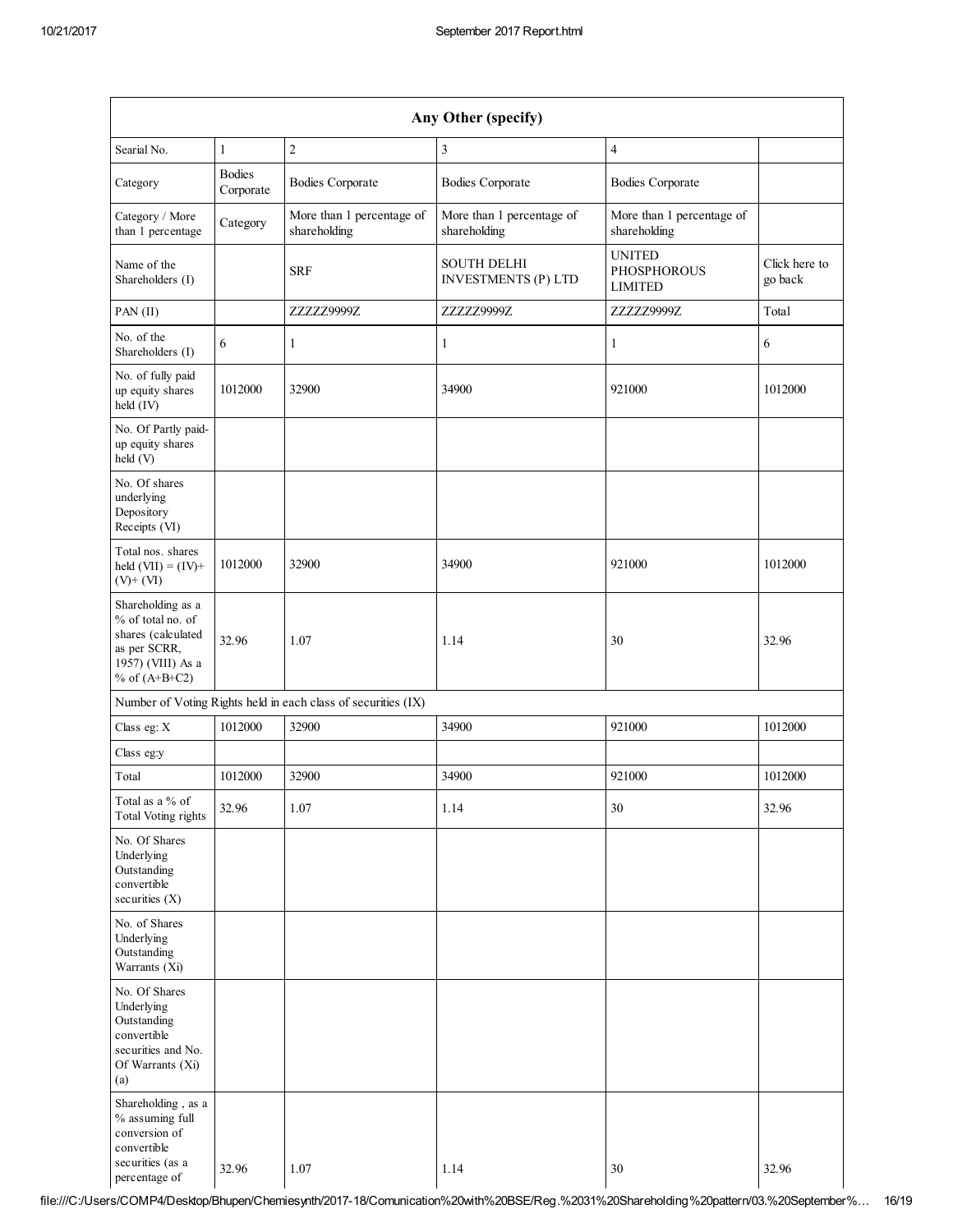| diluted share<br>capital) $(XI)$ =<br>$(VII)+(X)$ As a %<br>of $(A+B+C2)$ |              |                        |                        |                        |                |
|---------------------------------------------------------------------------|--------------|------------------------|------------------------|------------------------|----------------|
| Number of Locked in shares (XII)                                          |              |                        |                        |                        |                |
| No. $(a)$                                                                 |              |                        |                        |                        |                |
| As a % of total<br>Shares held (b)                                        |              |                        |                        |                        |                |
| Number of equity<br>shares held in<br>dematerialized<br>form (XIV)        | $\mathbf{0}$ | $\bf{0}$               | 0                      | $\bf{0}$               | $\overline{0}$ |
| Reason for not providing PAN                                              |              |                        |                        |                        |                |
| Reason for not<br>providing PAN                                           |              | Textual Information(1) | Textual Information(2) | Textual Information(3) |                |